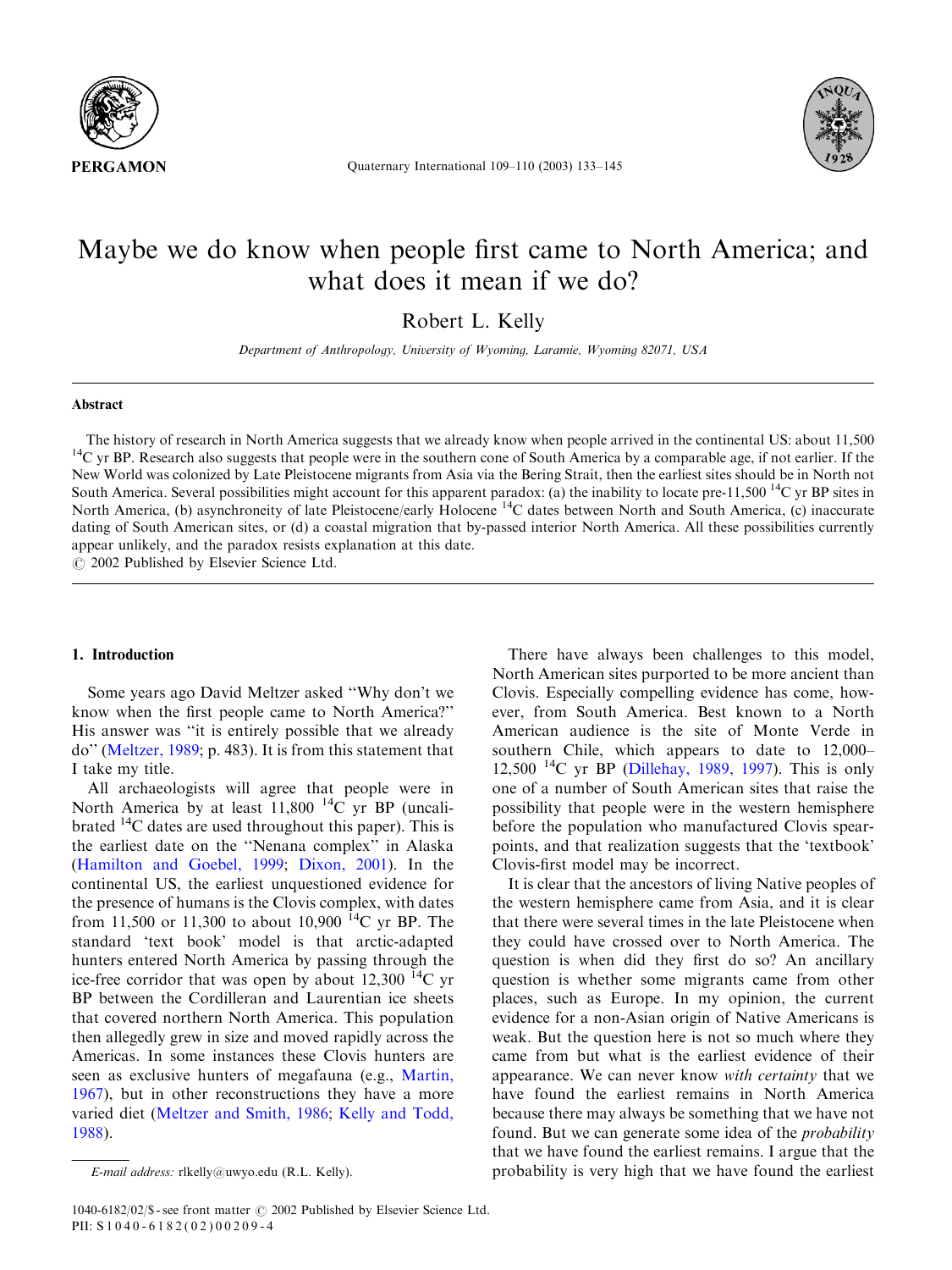occupation of North America. But research also suggests that the earliest occupation of the southern cone of South America is at least nearly as early as that of North America, if not even earlier. If the New World was colonized by Late Pleistocene migrants from Asia via the Bering Strait, then the earliest sites should be in North not South America. Several possibilities might account for this apparent paradox: (a) the inability to locate pre-11,500  $^{14}$ C yr BP sites in North America, (b) asynchroneity of late Pleistocene/early Holocene  ${}^{14}C$ dates between North and South America, (c) inaccurate dating of South American sites, or (d) a coastal migration that by-passed interior North America.

# 2. Dating the late Pleistocene colonization of North America

One way to estimate the probability of whether we have found the earliest occupation of North America is to look at how long it took archaeologists to establish the age of a human presence on the continent. Take the year 1900 as a starting point. A number of tantalizing sites had been discovered in the late 19th and early 20th centuries but it is the Folsom site in new Mexico that is widely regarded as the 'smoking gun' of a Pleistocene presence in North America.

The Folsom site was discovered in 1908 by the African–American cowboy, George McJunkin. He unfortunately did not live to see its excavation in the late 1920s, when an artifact of undoubtedly human manufacture (a Folsom spearpoint) was found in unambiguous association with the remains of extinct fauna (Bison antiquus), and its age guessed (not too badly) at about 10,000 yr. During the 1930s other sites of comparable age or slightly older were found (perhaps due to the erosion that accompanied the Dust Bowl years), including the Clovis locality at Blackwater Draw in New Mexico. These sites' ages were later confirmed by radiocarbon dating in the 1950s (see history of research in [Meltzer, 1993](#page-11-0)). We now have quite a few Clovis and Folsom sites, and thousands of fluted points have been found on the surface throughout the US [\(Anderson and Faught, 2000](#page-9-0); [Anderson and Gillam,](#page-9-0) [2000\)](#page-9-0). So, the minimal age of the colonization of North America was established in the 1920s by a site first found in 1908; by the 1930s we had convincing evidence of a Clovis occupation.

In the past 50 yr many sites have been offered as evidence of a pre-Clovis occupation in North America, although most have been discarded by even ardent proponents of pre-Clovis. The question arises: have North American archaeologists looked hard enough? A decade ago, [Jelinek \(1992\)](#page-10-0) offered a way to answer this question.

Jelinek pointed out that establishing the antiquity of human occupation of a continent has much to do with the intensity of archaeological research on that continent. In the year 1900 American archaeologists did not know how long people had been in North America in large part because there were so few archaeologists and thus so few field investigations. So, to answer the question of whether North American archaeologists have looked hard enough let us compare North America to two other places that also face questions about the timing of initial human colonization: Australia and western Beringia.

In Australia, the earliest sites in 1960 dated to 9000  $14^{\circ}$ C yr BP; by the 1970s, sites accidentally discovered at Lake Mungo pushed the colonization of Australia to  $35,000$  <sup>14</sup>C yr BP (see history in [Mulvaney and](#page-11-0) [Kamminga, 1999\)](#page-11-0). Subsequent finds pushed the continent's prehistory back to at least 38,000 yr. Today we know of over 150 Pleistocene sites in Australia [\(Mulvaney and Kamminga, 1999\)](#page-11-0). Controversial work in northern and southwestern Australia, as well as new dating of the Lake Mungo skeletal remains may push the continent's prehistory back to 50,000 or 60,000 yr (see [Thorne et al., 1999](#page-11-0); [Turney et al., 2001](#page-12-0)). In brief, Australia has an established prehistory of at least 40,000 yr.

To the Australian case, we can add that of western Beringia. East of the Lena River,  $^{14}$ C dating of excavated deposits established a progression of early sites: Ushki-1 at  $14,000^{14}$ C yr BP in the 1960s, Berelekh at  $12,200$   $^{14}$ C yr BP in the 1970s, and Verkhen– Troitskaia, at  $18,000$  <sup>14</sup>C yr BP in the 1970s ([Goebel,](#page-10-0) [1999;](#page-10-0) [Goebel and Slobodin, 1999\)](#page-10-0). There are some claims of still earlier sites but what is important is that western Beringia has an established prehistory of at least 18,000 yr.

In sum, archaeologists in Australia and western Beringia have established prehistories that are older than that of North America. This is interesting because the US has seen far more intensive archaeological research than either of these other places. Cultural heritage laws in the US and Australia have ensured a large amount of archaeological fieldwork in the past 35 yr. But more has occurred in the US than in Australia because there are more people in the US (270 million) compared to Australia (19 million) and thus more construction activities that legally require archaeological research. There are no such heritage laws at work in western Beringia.

There are also more archaeologists in the US than in Australia or western Beringia. The Society for American Archaeology has about 7000 members (and a recent survey suggests that there could be 10,000 practicing archaeologists in the US) while the Australian Archaeological Association has only 430 (and there are probably not more than about 500 practicing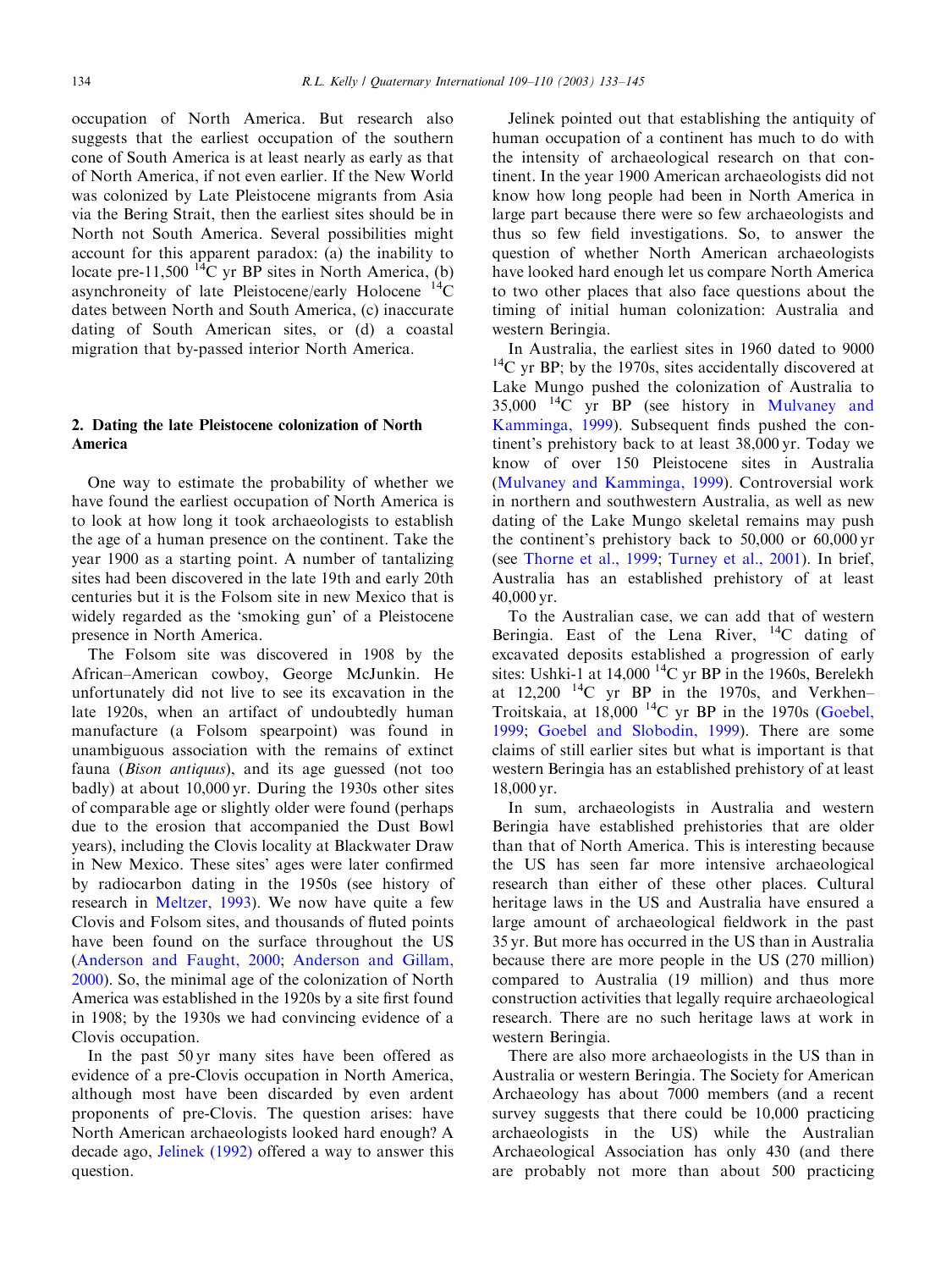archaeologists in Australia; Colin Pardoe, personal communication, 2000). For western Beringia, there are fewer than a dozen active archaeologists ([Goebel and](#page-10-0) [Slobodin, 1999,](#page-10-0) p. 106) working in an area the size of Alaska.

Since the US has seen far more intensive archaeological scrutiny than either Australia or Beringia, it is likely that we have found the earliest remains in North America. Recently, [Adams et al. \(2001\)](#page-8-0) have made a similar argument by comparing the age distribution of archaeological sites from the US, Europe and Australia. From this comparison they conclude that it is extremely unlikely that humans were in the continental US before the last Glacial Maximum. Obviously, I would take their data further and suggest that there is most likely no occupation preceding Clovis.

Some archaeologists claim there is a bias against pre-Clovis sites such that they go uninvestigated or their claims are shouted down (e.g., [Adovasio, 1993](#page-8-0)). This is simply not true. Possible pre-Clovis sites receive substantial attention in North America and numerous volumes report the results of these projects (e.g., [Bonnichson and Turnmire, 1999](#page-9-0)). For example, more funds have probably been spent, and more attention focused on Meadowcroft Shelter (specifically, its pre-10,000  $^{14}$ C yr BP deposits) than on any other rockshelter in North America. The National Geographic Society sponsors excavations at several possible pre-Clovis, for example, Cactus Hill and the Burnham Bison site. Private funds—several million dollars—support other projects.

Others say that we have not looked hard enough, that we have not excavated deep enough, or that we have looked in the wrong places (e.g., [Butzer, 1988;](#page-9-0) [Adova](#page-8-0)[sio, 1993](#page-8-0)). Perhaps, but several professional archaeologists have devoted their lives to searching for evidence of pre-Clovis. And the US has seen sufficient earth-moving activities for paleontologists to amass a large database of pre-Clovis-aged Pleistocene faunal locations (see, e.g., FAUNMAP; [Graham et al., 1996](#page-10-0)). If we have located many animal remains that are older than Clovis, then we have obviously dug into plenty of pre-Clovis aged sediments: why have we not located more pre-Clovis archaeological sites? There are, of course, a number of contenders; but virtually all of these (see below) have serious questions about their stratigraphy, their dating, or the evidence for human presence (as at those sites containing no stone tools but only faunal remains with fractures said to be of human origin). So we might rephrase the original question: why cannot North Americans find pre-11,500  $^{14}$ C yr BP age sites of unquestionable evidence like the Australians and Russians?

Before proceeding, we should note that linguists and geneticists have also registered in on the question of when people first colonized North America. Using

existing linguistic and genetic diversity and some assumptions about rates of linguistic and genetic change some geneticists and linguists argue for dates of colonization that range from 11,000 to 70,000  $^{14}$ C yr BP [\(Greenberg et al., 1986;](#page-10-0) [Turner, 1986;](#page-12-0) [Greenberg,](#page-10-0) [1987;](#page-10-0) [Gruhn, 1988](#page-10-0); [Nichols, 1990](#page-11-0); [Shields et al., 1993](#page-11-0); Szathmáry, 1993; [Torroni et al., 1993a, b, 1994;](#page-11-0) [Bonatto](#page-9-0) [and Salzano, 1997;](#page-9-0) [Stone and Stoneking, 1998;](#page-11-0) [Renfrew,](#page-11-0) [2000\)](#page-11-0). Even spirited proponents of a pre-Clovis archaeology cannot support the older range of these dates. This suggests that some of the assumptions of linguistic and genetic 'clocks', or the relation of linguistic and genetic diversity to dates of colonization, as opposed to genetic or linguistic divergence, are wrong or misunderstood. [Nichols \(1990\),](#page-11-0) for example, argues that the "unmistakable testimony" of the linguistic evidence is that the New World has been inhabited for some 35,000 yr, but [Kaufman and Golla \(2000\)](#page-10-0) argue that linguistic comparative methods are not useful beyond about 6000–8000 yr (although they also argue that linguistic isolates in the Americas such as Zuni and Kutenai argue for an occupation in excess of 10,000 yr). Also, genetic analyses reach colonization times that are often widely divergent and that are thus compatible with many colonization scenarios (Szathmáry, 1993) or have such large error ranges that they are essentially useless for dating colonization [\(Fiedel, 2000](#page-9-0)). In sum, while linguistic and genetic data can shed light on the process of colonization, the question of when colonization occurred must ultimately be settled by archaeological data.

And in fact, archaeologists have offered many sites as evidence of a pre-Clovis occupation in North America (reviewed in [Fiedel, 2000\)](#page-9-0), but there are only two or three serious contenders. Meadowcroft is the best known (see [Adovasio et al., 1999](#page-9-0) and references cited therein). Although Haynes suggested that groundwater may have contaminated the lowest  ${}^{14}C$  samples, research into the micromorphology of the stratigraphy indicates this is unlikely [\(Goldberg and Arpin, 1999](#page-10-0)). Still, questions about the stratigraphy, the locations of artifacts and the dated material relative to the many alleged features and the layers of rooffall have not been answered [\(Kelly, 1987\)](#page-10-0). Two other recent candidates are Cactus Hill, in Virginia ([McAvoy and McAvoy, 1997](#page-10-0); [McAvoy, 2000\)](#page-10-0), and Topper, in South Carolina ([Good](#page-10-0)[year, 2001](#page-10-0)). Neither site has yet been published in detail. Cactus Hill is a sand dune that contains a fluted point occupation dated to 10,920  $\pm$  250 <sup>14</sup>C yr BP. About 10 cm beneath this lies 1–3 layers of debitage suggestive of a blade industry. The unit bearing the pre-Clovis artifacts is dated to  $15,000-17,000$  <sup>14</sup>C yr BP and in places is found between bands of what are thought to be illuviated clays suggesting rapid burial and no subsequent disturbance. The sedimentation rate between the two units is only 0.002 cm per year (much slower than the apparent rate below and above this layer). Although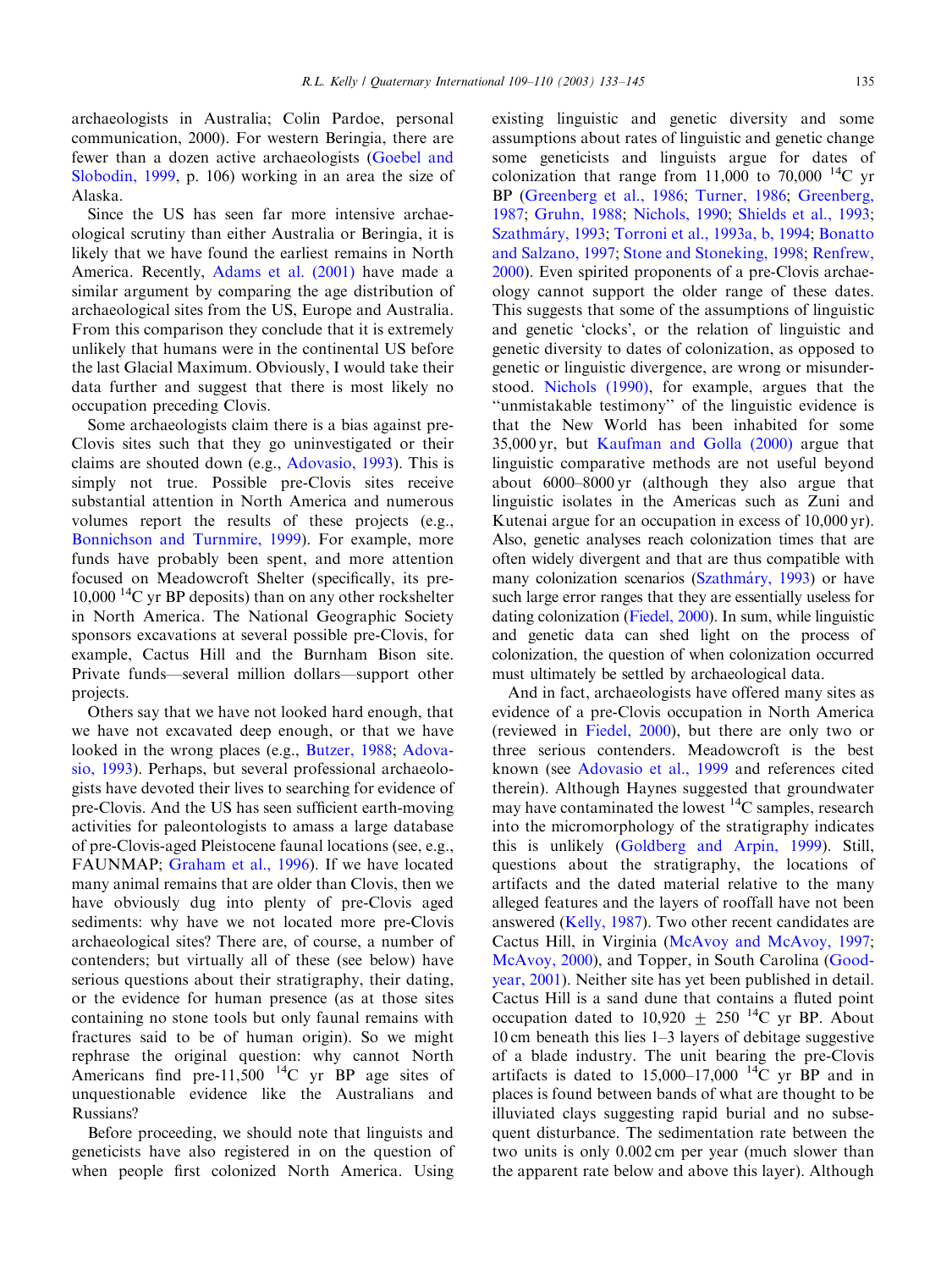there is the possibility that artifacts have moved downward in the dune, the Clovis artifacts are of local quartzite and cherts, and largely bifacial, while the pre-Clovis material is made of local quartzite and appears to be primarily blades.

Topper is a sandy deposit that overlies a silty clay terrace. There is a possible Clovis layer, although this is based on the lithic technology suggested by the flakes rather than the presence of fluted points or  $^{14}C$  dates. Beneath this, and separated by a rather thick layer of sterile clay, is found a low density of very small flakes—some argued to be microblades or burin spalls—associated with some larger unworked cobbles. [Goodyear \(2001\)](#page-10-0) has found it difficult to establish the age of the earliest remains at the site. Radiocarbon dates on the alleged pre-Clovis level are very young, and the optically stimulated luminescence dates, up to 37,000 BP, are difficult to interpret, as they are underlain by  $^{14}$ C dates of 20,000  $^{14}$ C yr BP. As at Cactus Hill, however, there is a difference in the raw material of the alleged Clovis and pre-Clovis artifacts.

[Stanford and Bradley \(2000\)](#page-11-0) have resurrected an old idea that these sites are evidence of a Solutrean population that migrated from Europe and that eventually gave rise to Clovis. They make this argument based on what they see as numerous similarities between Solutrean and Clovis stone-working technology. Their argument has not been published in detail, yet already [Sellet \(1998\)](#page-11-0) and [Straus \(2000\)](#page-11-0) have both demonstrated that the alleged connections between these two stoneworking traditions are more apparent than real, and most likely a product of independent invention rather than migration. Perhaps then, Meadowcroft and Cactus Hill are sites left behind by an unsuccessful colonizing population, one that went extinct long before Clovis hunters roamed the continent [\(Meltzer, 1995\)](#page-11-0). This might explain the lack of any archaeological sites between Clovis and sites that date to 14,000–16,000  $14^{\circ}$ C yr BP, and it might also account for why these sites contain an apparently microblade or blade technology, similar to that present in Beringia in the late Pleistocene. But it seems unlikely that a migration from Siberia left remains that have only been found in eastern North America, and not somewhere in the western or central US, since they must have passed through there.

[Meltzer \(1989\)](#page-11-0) argues that it only takes one site to break the Clovis barrier. I disagree. If the Folsom site had not been followed up by numerous other discoveries, the site today would be an interesting footnote to North American prehistory, nothing more. I would assume that if people were in North America 14,000 or 16,000 yr ago, that we would have, for the reasons given above, found many more sites that date to older than 11,500 BP. So, one or two sites, like Meadowcroft or Cactus Hill, may not be enough to rewrite prehistory.

We should continue to look for and investigate potential pre-Clovis sites with vigor. But compared to other world areas, we have looked very hard. For me this suggests that maybe we do know when people first came to North America—and, for the continental US that appears to be the Clovis complex at  $11,500$  <sup>14</sup>C yr BP.

# 3. South America

But then there is South America. A reasonable guess is that North America has seen a far greater intensity of field research than South America. And yet a growing list of South American sites seem to be as old, if not older, than Clovis [\(Fig. 1\)](#page-4-0). Monte Verde is the best known of these sites [\(Dillehay, 1989, 1997\)](#page-9-0), but there are others (see [Dillehay, 1999, 2000](#page-9-0); [Dillehay et al., 1992](#page-9-0); [Kipnis, 1998](#page-10-0)). If the first inhabitants of North America came from Asia, then they had to pass through North America before arriving in South America. How do we explain the presence of people in South America at the same time or prior to their appearance in North America?

There are several possible explanations. There could, of course, be a pre-Clovis occupation in North America that we have not yet found. As should be clear, I think that the probability of this is small. There is also the possibility that South America was initially populated by a migration from somewhere other than northeastern Asia, from across the Pacific, perhaps. This has been suggested by several archaeologists (reviewed in [Borrero, 1999b\)](#page-9-0) but there is no good evidence to support it. Three other ideas are perhaps more worthy of attention.

# 3.1. Radiocarbon date synchroneity

It is worth considering whether late Pleistocene  $^{14}$ C dates from the northern and southern hemispheres are systematically out of sync with each other. For the Holocene, we know that  $^{14}$ C dates are only 30–40 yr out of sync, and no modern reservoir effect seems to account for the early dates at Monte Verde ([Taylor et al., 1999\)](#page-11-0). But is it possible that the unique late Pleistocene climate acted in such a way to create a larger difference in the  $^{14}$ C ages of similar calendar-aged material in the northern and southern hemispheres?

It is well known that radiocarbon dates of the late Pleistocene are tricky because they require significant calibration to be converted to calendar years and where a rapid  $(<100 \text{ yr})$  rise in atmospheric  $14C$  results in a radiocarbon 'plateau' during the Younger Dryas. I do not mean to imply that the ''problem'' could only lie in the southern hemisphere—it may be that Clovis dates are systematically too young. But radiocarbon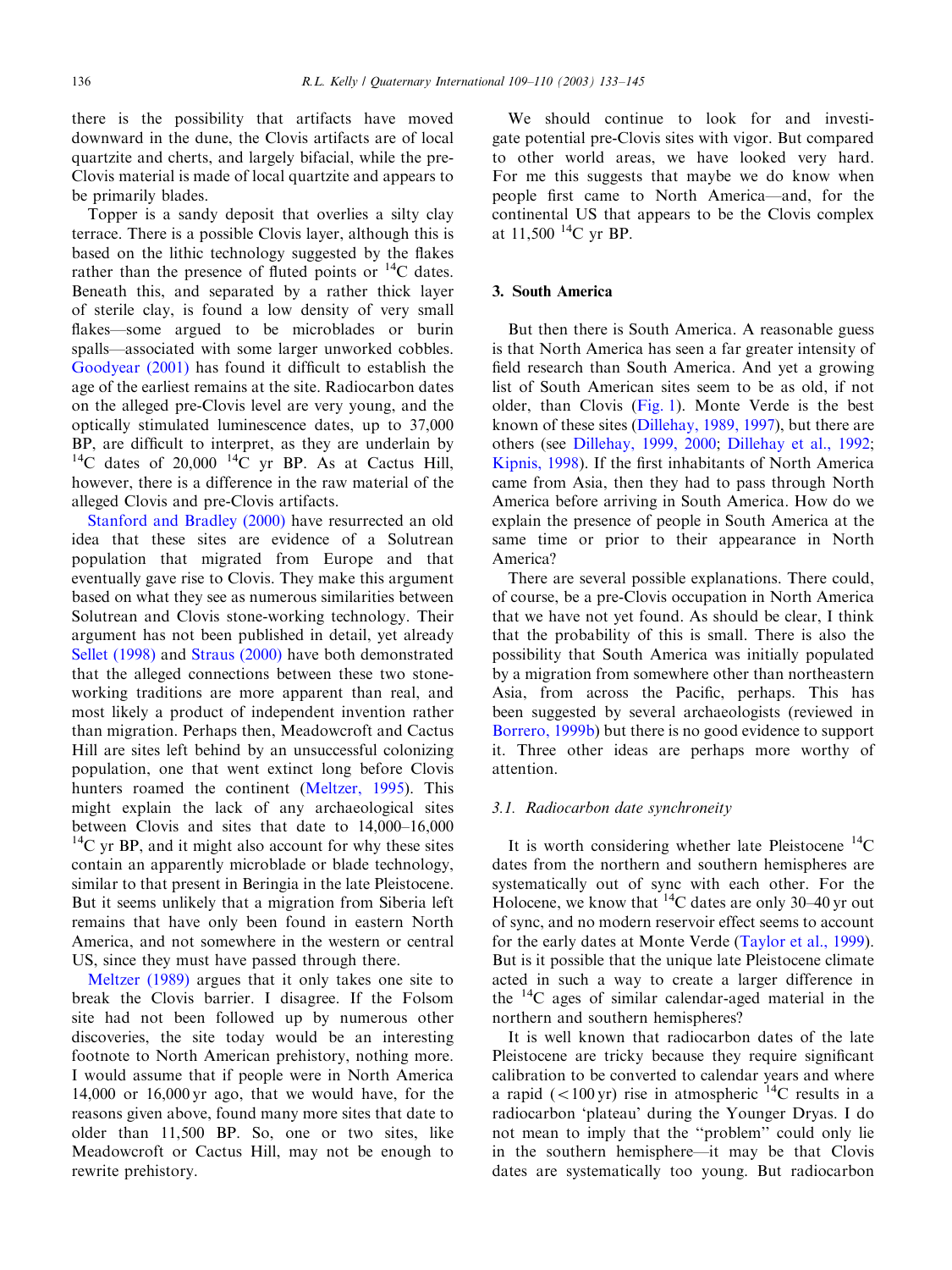<span id="page-4-0"></span>

Fig. 1. A selection of pre-10,000<sup> $14$ </sup>C BP South American sites.

calibration curves are established from northern hemisphere data sources. Are they accurate for late-Pleistocene-aged material in the southern hemisphere?

We might look to the timing of the Younger Dryas (YD) as a test of the synchroneity of the hemispheres. The timing of the YD is argued by some to be nearly instantaneous over the globe (e.g., [Alley, 2000](#page-9-0)), but some southern hemisphere data show that the Antarctic Cold Reversal began some 1000 yr before the YD (see also [Shen et al., 1998](#page-11-0); [Bennett et al., 2000](#page-9-0); [Markgraf](#page-10-0) [et al., 2000;](#page-10-0) [Moreno, 2000](#page-11-0); [Rodbell and Seltzer, 2000](#page-11-0); [Shi et al., 2000](#page-11-0)). However, the proxy data are conflicting, difficult to interpret and afflicted by the imprecision of <sup>14</sup>C dating of materials more than 9000 calendar years in age [\(Osborn et al., 1996](#page-11-0); [Seltzer and Lachneit, 1998](#page-11-0); [Borrero, 1999a, b;](#page-9-0) [Geyh et al., 1999;](#page-10-0) [Pendall et al.,](#page-11-0) [2001\)](#page-11-0). Analysis of Antarctica's Taylor Dome ice core suggests that we should expect regional differences in the expression of climate changes due to patterns of oceanic circulation and (unlike other Antarctic ice cores) that the northern and southern hemispheres have been in phase since at least the last glacial maximum [\(Grootes](#page-10-0) [et al., 2001\)](#page-10-0). This ice-core study, however, is not based on 14C dates. Do studies based on 14C dates reflect

regional differences in climate, dates that are out-ofsync, or just inadequate chronological control?

Although several factors may be involved in producing the YD climatic change [\(Broecker, 1997](#page-9-0); [Boyle,](#page-9-0) [2000;](#page-9-0) [Goslar et al., 2000](#page-10-0); [Renssen et al., 2000](#page-11-0)) it is fairly clear that it entailed changes in the thermohaline circulation of the oceans. Fluctuations in the  $^{14}$ C content of the atmosphere during the Holocene are linked to fluctuations in solar activity, but the large fluctuations in glacial and immediately post-glacial time may also be linked to changing rates of deep ocean ventilation. If so—and it is not clear if ocean ventilation during the YD was different from today [\(Goslar et al.,](#page-10-0) [2000\)](#page-10-0)—it could have produced more localized atmospheric conditions that could put  ${}^{14}C$  calibrations out of sync. At  $11,900$  <sup>14</sup>C yr BP, for example, Antarctic surface waters were twice as old (800 yr) as they are today, suggesting that in the late Pleistocene greater ocean upwelling in the southern hemisphere could have brought old deep water to the surface (see [Sikes et al.,](#page-11-0) [2000\)](#page-11-0). Coupled with increased vigor of the southern hemisphere's westerlies relative to the Holocene (but see [Hesse and McTainsh, 1999;](#page-10-0) [Boyle, 2000](#page-9-0)) or perhaps just latitudinal seasonal stabilization (at perhaps  $43-45^{\circ}$ S;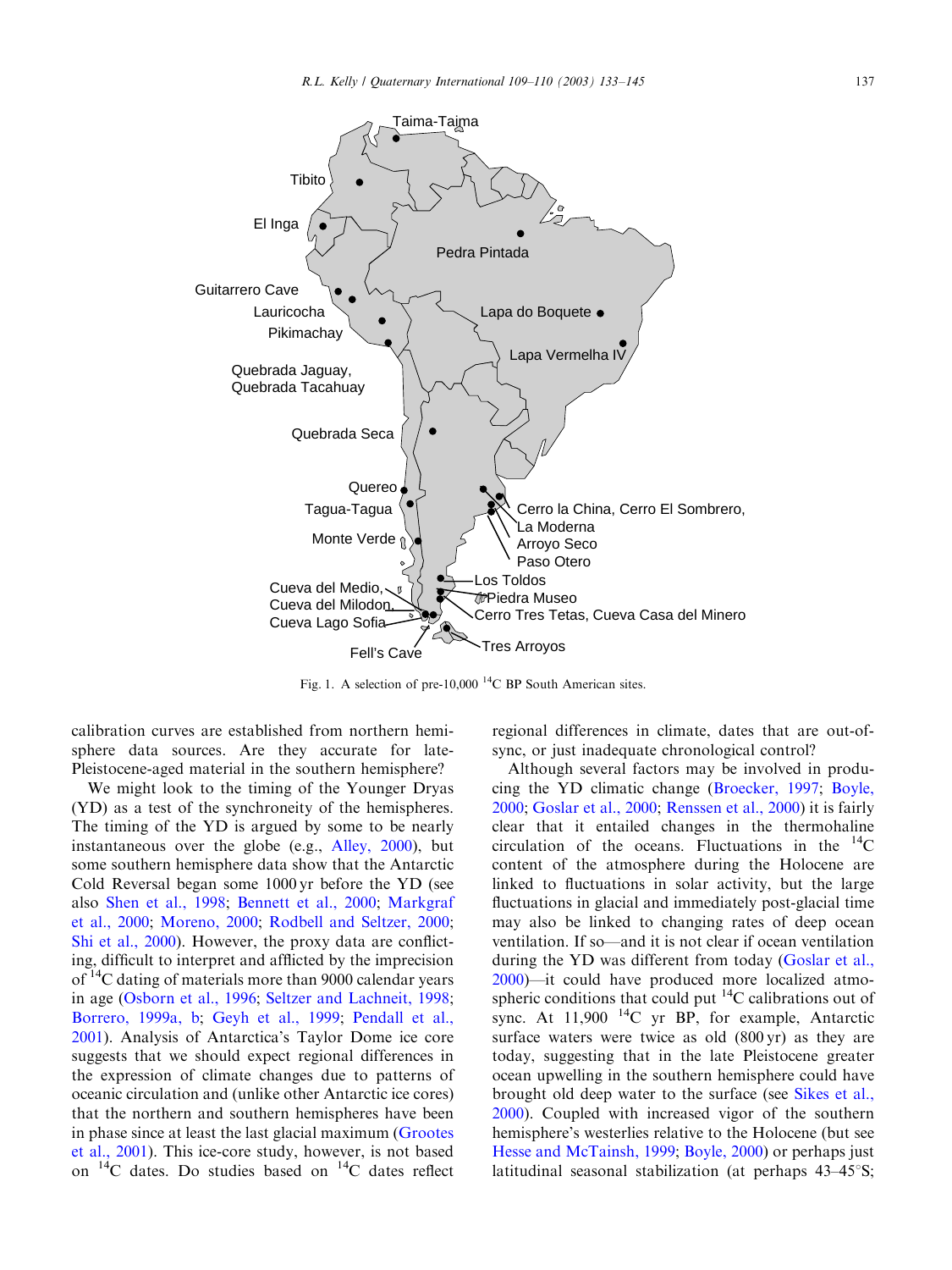Markgraf and Kenny, cited in [Benn and Clapperton,](#page-9-0) [2000\)](#page-9-0) changes in ocean upwelling could have created an atmosphere over southern South America that was, relative to the northern hemisphere, depleted of  $^{14}C$ .

Although it seems logical to suppose that atmospheric mixing would have reduced the differences between the hemispheres to the current 30–40 yr discrepancy (a discrepancy brought about by the hemispheres' differences in the ocean-to-land ratio), we do not know if mixing rates have remained constant over time. The factors that produce the north–south change in  $^{14}$ C are complex and not fully understood, but the gradient becomes greater at high latitudes and the ocean poleward of  $50^{\circ}$ S seems to be a critical area ([Braziunas et al.,](#page-9-0) [1995\)](#page-9-0). There may be a need for regional calibration curves. Studies have, for example, produced different estimates of atmospheric  $^{14}$ C during the early YD in the northern hemisphere [\(Goslar et al., 2000](#page-10-0)). And a recent European study shows a late Holocene 22 yr offset between areas as close as Germany and Turkey produced by the differential production of  $^{14}$ C in the atmosphere and seasonal differences in carbon uptake by different plant species [\(Kromer et al., 2001](#page-10-0)).

For a lack of synchroneity between the two hemispheres to account for the discrepancy between the earliest dates of South America—those dating the 12,500<sup> $14$ </sup>C yr BP occupation at Monte Verde—we need to find a factor that pushes Clovis dates back some 1500  $14^{\circ}$ C yr or more, or that pushes the Monte Verde dates forward some 1500 or more years, or some combination. Given that the oceanic reservoir effect along the Beagle Channel in Tierra del Fuego is only  $+620$  yr at 6000<sup>-14</sup>C yr BP [\(Albero et al., 1986\)](#page-9-0), it may not be that the correction factor lies solely in the Southern Hemisphere, and it seems unlikely that a late Pleistocene north-tosouth  $14C$  gradient could be of sufficient magnitude to produce the necessary northern–southern hemisphere discrepancy to account for 'early' South American dates (Stuiver, pers. comm., 2000). But given the large discrepancy between calendar and radiocarbon ages for materials that are in excess of 9000 calendar years in age, the very rapid rise in atmospheric  $^{14}C$  at the beginning of the YD, the presence of a frustrating plateau in calendar ages relative to  $^{14}C$  ages approximately during the YD (see [Fiedel, 1999](#page-9-0)), and the conflicting climatic evidence from the southern hemisphere, we should perhaps be cautious of other  $^{14}$ C oddities of the late Pleistocene/early Holocene. The most direct way to determine if this is a problem is through construction of (a) <sup>14</sup>C calibration curve(s) for South America.

# 3.2. Are South American dates accurate?

There is the possibility that there are problems with the early sites in southern South America. Certainly some of the pre-11,000<sup>-14</sup>C BP candidates suffered from the same stratigraphic, contamination and interpretive difficulties as did North American ones (see [Lynch,](#page-10-0) [1990\)](#page-10-0). But recent excavations have been far more careful and thorough. Space does not permit a thorough review of the radiocarbon evidence from South America. Instead, my purpose here is to suggest that even taking some possible sources of error into account, there still appears to be an occupation in South America that is *at* least contemporaneous with late Clovis.

A number of sites in South America's southern cone other than Monte Verde have produced some very early dates. From its basal layer, Cueva 3 at Los Toldos produced a date of  $12,600 \pm 500$  <sup>14</sup>C yr BP ([Cardich](#page-9-0) [et al., 1973\)](#page-9-0), but its large error, the fact that its association with artifacts is uncertain and the fact that it is a standard date made from several pieces of carbon cast some doubt on its utility [\(Borrero and Franco,](#page-9-0) [1997\)](#page-9-0). Piedra Museo has an even older date of  $12,890 \pm 90$  on its lowest level [\(Miotti, 1992, 1995](#page-11-0); Miotti and Cattáneo, 1997). However, other dates on the site, including one on a cut-marked horse bone, place the earliest level's age closer to  $11,000$  <sup>14</sup>C yr BP (Miotti, pers. comm., 2000). Likewise, at other sites, a range of dates come from the earliest occupational surfaces, including samples from the same hearth [\(Borrero et al., 1998](#page-9-0); [Massone, 2000\)](#page-10-0). At Cueva del Medio, for example, one hearth produced dates from  $12,390 + 80$  to  $10,350 + 130$  <sup>14</sup>C yr BP [\(Nami and](#page-11-0) [Nakamura, 1995\)](#page-11-0). The lowest level at Cueva 1 at Cerro Tres Tetas, which varies in thickness from 6 to 38 cm, contains a date of 10,260  $\pm$  110 <sup>14</sup>C yr BP at the top, and dates of 10,850  $\pm$  150 <sup>14</sup>C yr BP, 11,100  $\pm$  150 <sup>14</sup>C yr BP, and 11,560  $\pm$  140 <sup>14</sup>C yr BP for the lower portion [\(Paunero, 2000](#page-11-0)). A similar situation exists at Cueva de los Mineros (Rafael Paunero, pers. comm., 2000). This is, incidentally, no different from many North American paleoindian sites; the Paleo Crossing site in Ohio, for example, contains dates from 9230 to 13,100<sup>-14</sup>C yr BP [\(Brose, 1992\)](#page-9-0). Removing the outliers and averaging, [Brose \(1992\)](#page-9-0) dates the site to  $10,000$  <sup>14</sup>C yr BP. At Brazilian sites the pre-10,000  $^{14}$ C yr BP dates are afflicted by large standard deviations ([Kipnis, 1998\)](#page-10-0) that suggest contamination. At Lapa do Boquete, for example, the pre-10,000  $^{14}$ C yr BP dates have error ranges from 140 to 500 yr. At Caverna da Pedra Pintada the arrival of humans is said to be marked by ''a cluster of four dates between  $11,145+145$  and  $10,875+295$ " [\(Roosevelt et al., 1996,](#page-11-0) p. 380). The sizeable errors associated with these dates places the initial occupation (using  $2\sigma$  ranges) anywhere from 11,465 to 10,285: an unacceptably large range for the problem at hand. What might explain situations like these?

Recently, a redating of a number of the early sites in Argentina with samples restricted to humanly modified bone and identified plant species (to eliminate the old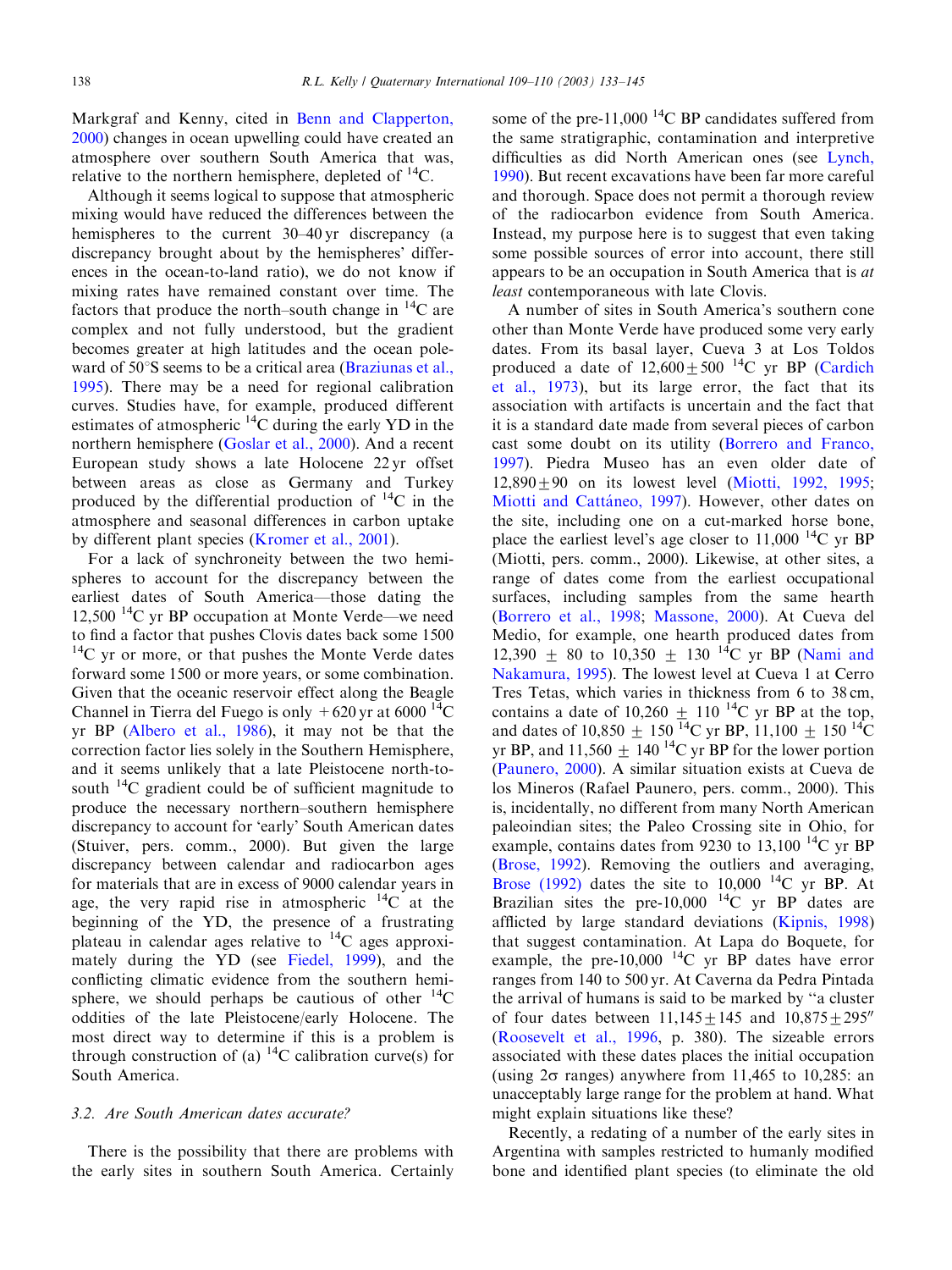wood problem), and using two labs has failed to produce dates that are equivalent to the earliest dates already in hand, with the exception of Arroyo Seco 2, where bone dates of 12,070  $\pm$  140 and 12,240  $\pm$  110 <sup>14</sup>C yr BP confirm previous  $\sim$  12,000<sup>-14</sup>C yr BP bone dates [\(Steele et al., 2001](#page-11-0); [Politis et al., 2001\)](#page-11-0). In most cases, however, the sites date to no more than about 11,000  $14$ C yr BP (Tres Tetas Cueva 1, Piedra Museo), or 10,800  $14^{\circ}$ C yr BP and younger (Cueva 1 del Lago Sofia, Tres Arroyos;  $10,400^{14}$ C yr BP, in the case of Paso Otero 5). Possibly, the first occupants of the region used some wood or bone that had been lying on the surface for a long period of time—since no humans had previously been present to burn the material. Thus, an 'old wood' or 'old bone' problem (especially in dry caves) could appear to increase the age of initial occupation significantly. But multiple dates on strata and hearths can make this problem visible (as at Cueva del Medio, where Nami had wisely rejected the pre-12,000<sup> $14$ </sup>C yr BP date).

Nonetheless, even taking a possible 'old wood' or contamination problem into account the current evidence suggests that people were present in Patagonia and Tierra del Fuego at a very early date, by at least  $11,000$  <sup>14</sup>C yr BP, if not earlier. Other sites produce equally old dates—Quereo I in central Chile, for example, has dates of 11,600  $\pm$  190 and 11,400  $\pm$  145  $14C$  yr BP on wood [\(N](#page-11-0)úñez, 2000). And, at present, no good explanation has been offered as to why the dates from Monte Verde, averaging  $12,000-12,500$  <sup>14</sup>C yr BP, should be discounted. Thus, at the moment we appear to be left with an initial occupation of South America that appears to be at least contemporaneous with the earliest occupation in North America, if not earlier. How might we account for this?

# 4. The coastal route

The current suggestion is that a coastal migration route might account for the early dates in South America. It was long assumed that the 1200-km long ice free 'corridor' in central Canada between the Cordilleran and Laurentide ice sheets was the migratory route of the first peoples to the western hemisphere. The corridor was probably closed by ice from 18,000 to at least 12,300<sup>14</sup>C yr BP [\(Meltzer, 1995](#page-11-0); [Jackson and Duk-](#page-10-0)[Rodin, 1996](#page-10-0); [Haynes, 2001](#page-10-0)), and was probably not really passable until 11,600  $^{14}$ C yr BP—just before the appearance of Clovis. People would have had to move very quickly through the corridor as well as the Great Plains to be at the Aubrey site in northern Texas at 11,590  $^{14}$ C yr BP ([Ferring, 1990, 1994\)](#page-9-0). This is not impossible, but even when open the corridor was probably biologically dead and difficult to traverse [\(Fladmark, 1979, 1983;](#page-10-0) [Aoki, 1993;](#page-9-0) [Mandryk, 1993](#page-10-0); [Anderson and Gillam, 2000](#page-9-0); [Fiedel, 2000](#page-9-0)). There is virtually no evidence of late Pleistocene human activity in the corridor except at the southernmost end ([Carlson,](#page-9-0) [1991\)](#page-9-0) but only a small number of small sites (with a low probability of discovery) would be expected if passage through the corridor was quick.

An alternative migratory pathway is along the western coast of North America [\(Fladmark, 1979\)](#page-10-0). Once thought impassable due to glaciers, new data suggest that it was largely ice-free by at least  $16,000^{14}$ C yr BP [\(Fladmark, 1979;](#page-10-0) [Bednarik, 1989](#page-9-0); [Dixon, 1993,](#page-9-0) [1999;](#page-9-0) [Gruhn, 1994\)](#page-10-0), and completely ice-free—and capable of supporting bears—by  $13,000^{-14}$ C yr BP (see [Josenhans et al., 1997;](#page-10-0) [Dixon, 1999](#page-9-0); [Fedje and](#page-9-0) [Christenson, 1999](#page-9-0); [Mandryk et al., 2001](#page-10-0)). Thus, humans could have entered the New World by moving along the western coast, and sometime later turned to the east and moved into the interior of North and South America.

Unfortunately, this is a difficult hypothesis to check for the late Pleistocene rise in sea level covered the coast except in a few areas that saw uplift at the same time. There are some early sites along the western coast—on Prince of Wales island of the Alaskan panhandle, on the Channel Islands off southern California, and along the Peruvian Coast [\(Sandweiss et al., 1998](#page-11-0); [Keefer et al.,](#page-10-0) [1998;](#page-10-0) [Josenhans et al., 1997](#page-10-0); [Dixon et al., 1997](#page-9-0); [Erlandson, 1994, 1998](#page-9-0); [Erlandson et al., 1996](#page-9-0)) but these date from 9000 to at most  $11,000$  <sup>14</sup>C yr BP (and perhaps not older than  $10,700$  <sup>14</sup>C yr BP). In southern California, cation ratio and AMS dates on rock varnish coating artifacts and organics trapped in the varnish have produced dates as old as  $16,000^{-14}$ C yr BP [\(Whitley](#page-12-0) [and Dorn, 1993](#page-12-0)), but these techniques are controversial. In order for them to explain Monte Verde and the other early sites in southern South America sites need to predate 12,500<sup>-14</sup>C yr BP. Given that the coastal migration hypothesis will be difficult to verify directly, as an alternative we might ask what are its implications for the archaeology of the interior of North America?

It is possible that if people entered the New World along the coast, that they could have simply kept with an adaptation that they knew until they eventually reached southern South America some 12,500 yr ago. Such a migration could have been driven by local resource depletion by simply lowering the rate of return from hunting and gathering food around the current camp relative to the return rate that could be achieved by moving on to virgin coast. Lawrence Todd and I argued some years ago that Clovis hunters who entered North America with an arctic hunting adaptation would have moved rapidly throughout the continent. Key to this argument was the assumption that naive prey—animals that had never encountered human predators before—could have been easily hunted, but would have rapidly adapted to human predators, thus making movement to unexplored territory—with naive fauna—a more economical strategy than remaining in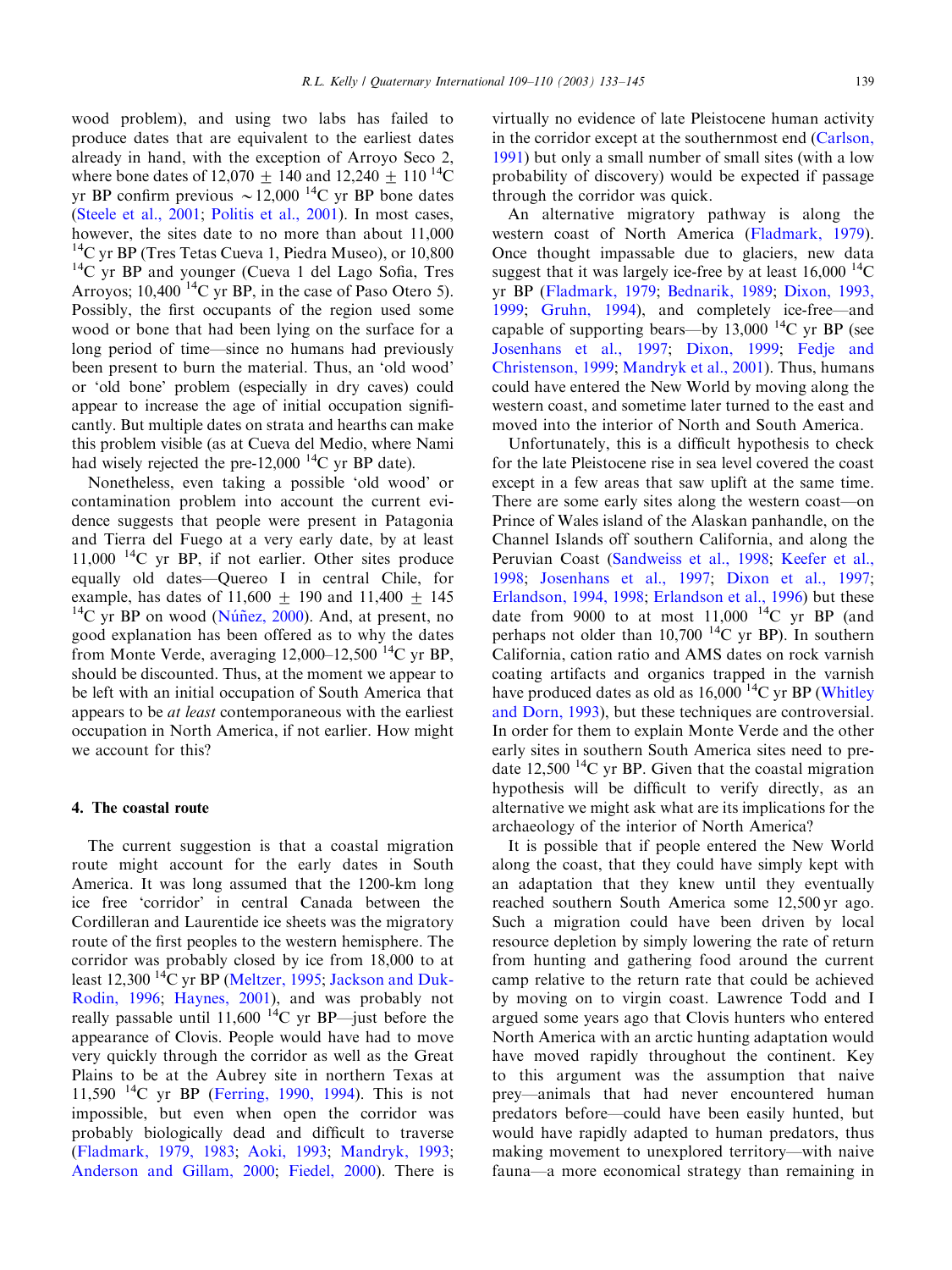<span id="page-7-0"></span>the current territory (see also [Kelly and Todd, 1988](#page-10-0); [Kelly, 1995, 1996, 1999](#page-10-0)). Research demonstrates that when bear and wolves are introduced to populations of elk and moose which have not experienced predation for several generations that the predators have far higher success rates than those who have lived with their prey populations for several generations ([Berger et al., 2001\)](#page-9-0). These studies also show that prey become wary very quickly, within a generation. Human hunter–gatherer colonists would have been in a situation similar to that of carnivores introduced to a naive prey population. Given the knowledge that uninhabited land lay before them (and the first colonists must have suspected this) they would have quickly learned that moving into new territory was a better option than remaining where they were if they wished to continue to maximize their hunting efforts.

For comparison, consider the case of the colonization of the Canadian Arctic. The high arctic was first occupied by the Arctic Small Tool Tradition about 4500 yr ago. Radiocarbon dates on the Arctic Small Tool Tradition from its far western and eastern edges are statistically indistinguishable ([McGhee, 1996](#page-10-0)), indicating a very rapid occupation. The Arctic Small Tool Tradition people were primarily muskox hunters, relying much less on marine resources (unlike the later Inuit). Muskox's defense strategy—in which males form a circle around the females and young, their horns and bony heads pointing outward—was a successful strategy against wolves, but it was foolish against human hunters. The search for driftwood as a fuel source may also have been partly responsible for the rapid movement (Arctic Small Tool Tradition people apparently did not use oil lamps).

But a late Pleistocene adaptation along the western coast of North America would probably not have focused on mammals, and firewood would not have been so critical as along the Arctic coast. My best guess is that a temperate marine adaptation would not have resulted in rapid migration because marine environments replenish themselves more rapidly than terrestrial environments (this is one reason why hunter–gatherers living along coasts are sedentary) and because the 'naivety' factor would not be relevant for foragers relying on shellfish and fish.

It is possible that the initial colonizers of the New World, occupying an empty niche and being highly residentially mobile, had high rates of population growth, as [Surovell \(2000a\)](#page-11-0) has argued. If ethnographic data are used as a guide, less mobile coastal peoples would have had high growth rates as well [\(Kelly, 1995\)](#page-10-0). As a coastal population grew to the point where it had begun to deplete resources, it would eventually send daughter populations to the south (see [Surovell, 2000b\)](#page-11-0).



Fig. 2. Dated Clovis (including Goshen) and Nenana localities in North America.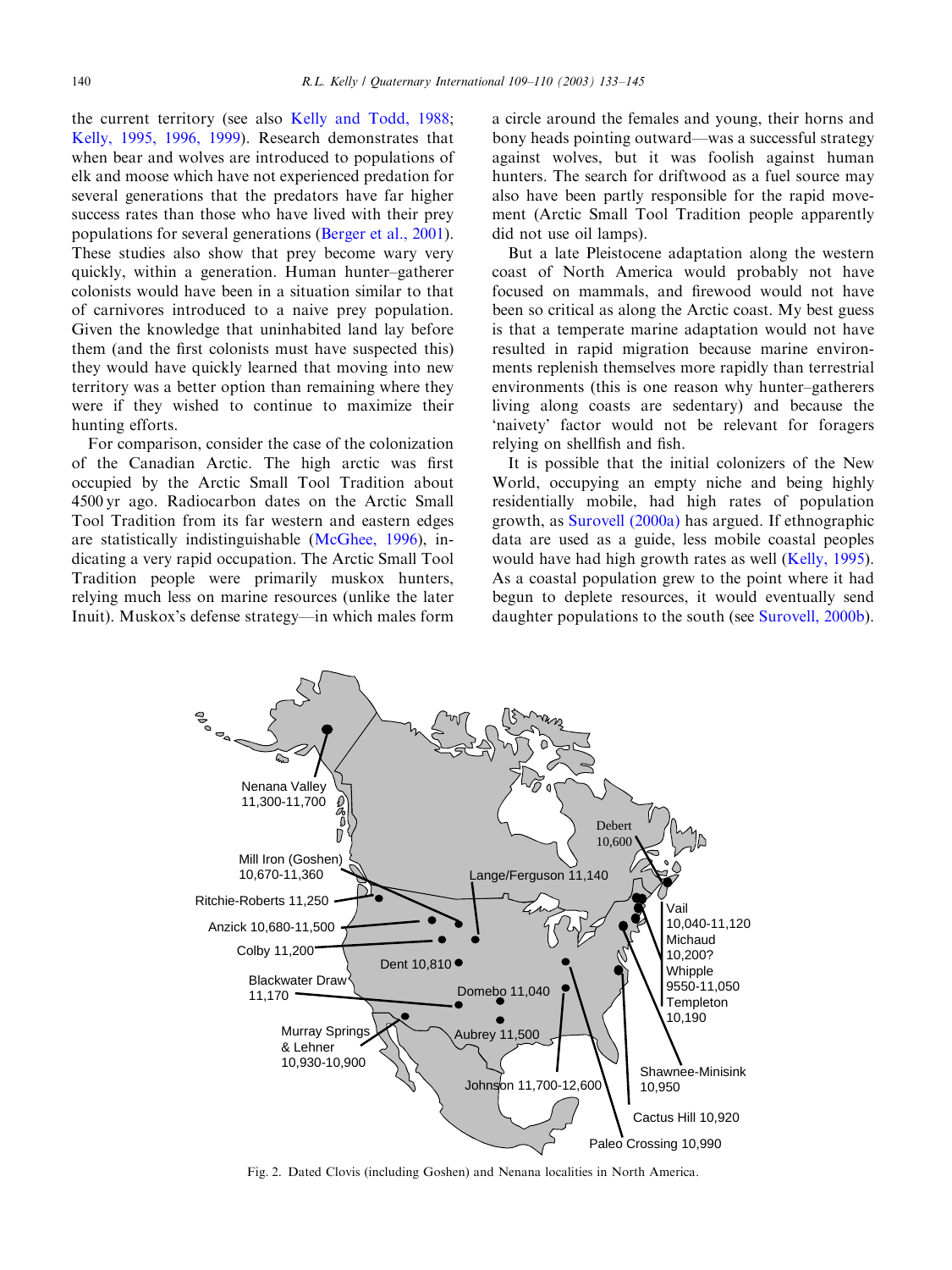<span id="page-8-0"></span>But population-induced depletion takes time. Studies of changes in diet for the Holocene period in California show that dietary changes due to resource depletion took hundreds of years [\(Broughton, 1994](#page-9-0)). If the population growth model is correct, for people to have reached southern Chile by  $12,500^{-14}$ C yr BP they must have been along the coast of California at a considerably earlier date, perhaps 1000 or more years earlier. And if that is true, then as demographic growth along the population front sent daughter populations south, those populations who remained behind would have sent future excess population into the interior of North America [\(Surovell, 2000b](#page-11-0)). By the time people reached southern Chile, they should also have been in the interior of North America.

Such a migratory scenario would result in a geographic pattern in which the earliest dates of human occupation would be in the western US, and the later ones in the east [\(Fig. 2\)](#page-7-0). The latest dates on Clovis are in the east, and the earliest dates tend to be in the interior. But the error inherent in radiocarbon dates, the short time span of Clovis, the small sample of dates and the lack of dates from far western North America make it difficult to use these data at the moment. The Ritchie-Roberts Clovis date is based on the presence of a volcanic tephra of known age on the surface on which the Clovis points were laid. Hence, it is a maximal date. There are some proposed pre-Clovis sites in western North America (reviewed in [Bryan and Tuohy, 1999\)](#page-9-0) that may be evidence of an eastward migration from a pre-Clovis occupation along the west coast. But all these sites have serious problems with their stratigraphy or dates [\(Beck and Jones, 1997;](#page-9-0) [Fiedel, 2000](#page-9-0)). These include Fort Rock Cave (13,200  $\pm$  720 <sup>14</sup>C yr BP on carbon; but this date's large error and its dubious association with cultural materials renders it suspicious), Wilson Butte Cave  $(14,500-15,000$  <sup>14</sup>C yr BP, but these are questionable bone apatite dates), Smith Creek Cave  $(11,680-12,150$  <sup>14</sup>C yr BP on wood, charcoal and camelid hair; but the layer also has a  $10,420$  <sup>14</sup>C yr BP date on cordage), Clark's Flat in California (a paleosol with dates of 9170 and 11,720  $^{14}$ C yr BP), and the Cooper's Ferry site  $(11,370-12,020$  <sup>14</sup>C yr BP). Without good dates on western Clovis we are left wondering if the earliest dates for Clovis are truly in the center of the US, or if Clovis is earlier in the western US.

# 5. Conclusion

The lengthy history of archaeological research in North America when compared to that of Australia and Beringia strongly argues that we have found the earliest evidence of human occupation in North America– Clovis. In light of the argument developed here, it seems likely that South American archaeologists have also found the earliest or nearly the earliest evidence of human occupation there, too, and that evidence points to an occupation that is at least contemporary with that of North America.

What are the implications of these facts? One possibility is that there is some unknown factor that has left late Pleistocene<sup>14</sup>C dates significantly unsynchronized between North and South America. At present, however, there is no hard evidence for this.

An alternative is that a coastal migration accounts for the earlier dates in South America. However, this hypothesis is difficult to test since the late Pleistocene coast is nearly completely underwater at present. Still, I would expect a pre-Clovis coastal migration to have been driven largely by population growth, for that growth to have occurred long before  $^{14}C$  dates place people in southern South America, and, consequently, for that population growth to have resulted in a significant population in the interior of North America long before Clovis. The evidence for a pre-Clovis occupation in North America, however, is weak. We lack consensus on the earliest ages of western sites, and, oddly, have virtually no dates on Clovis west of the Rocky Mountains (with the exception of Lehner and Murray Springs in southern Arizona). There is no reason to think that the ca.  $11,000$  <sup>14</sup>C yr BP South American dates, or the early dates from Monte Verde, are wildly erroneous, yet also no direct evidence that a coastal migration can account for them. I think we do know when people arrived in North America, but what this means for understanding the colonization process is not clear.

## Acknowledgements

I thank Laura Miotti for inviting me to contribute to this effort. I also thank her, Roxana Cattáneo, Gustavo Politis, Nora Flegenheimer and Juan Flegenheimer for making it possible to visit Argentine sites. I thank Luis Borrero, Roxana Cattáneo, Tom Dillehay, Stuart Fiedel, Nora Flegenheimer, Marcel Kornfeld, Gustavo Politis, Lawrence Straus, Todd Surovell and an anonymous reviewer for their comments on this manuscript and/or a previous version presented at the INQUA conference in Argentina. I alone am responsible for any errors.

#### References

- Adams, J.M., Foote, G.R., Otte, M., 2001. Could pre-last glacial maximum humans have existed in North America undetected? An interregional approach to the question. Current Anthropology 42, 563–566.
- Adovasio, J.M., 1993. The ones that will not go away: a biased view of pre-clovis populations in the new world. In: Soffer, O. (Ed.), From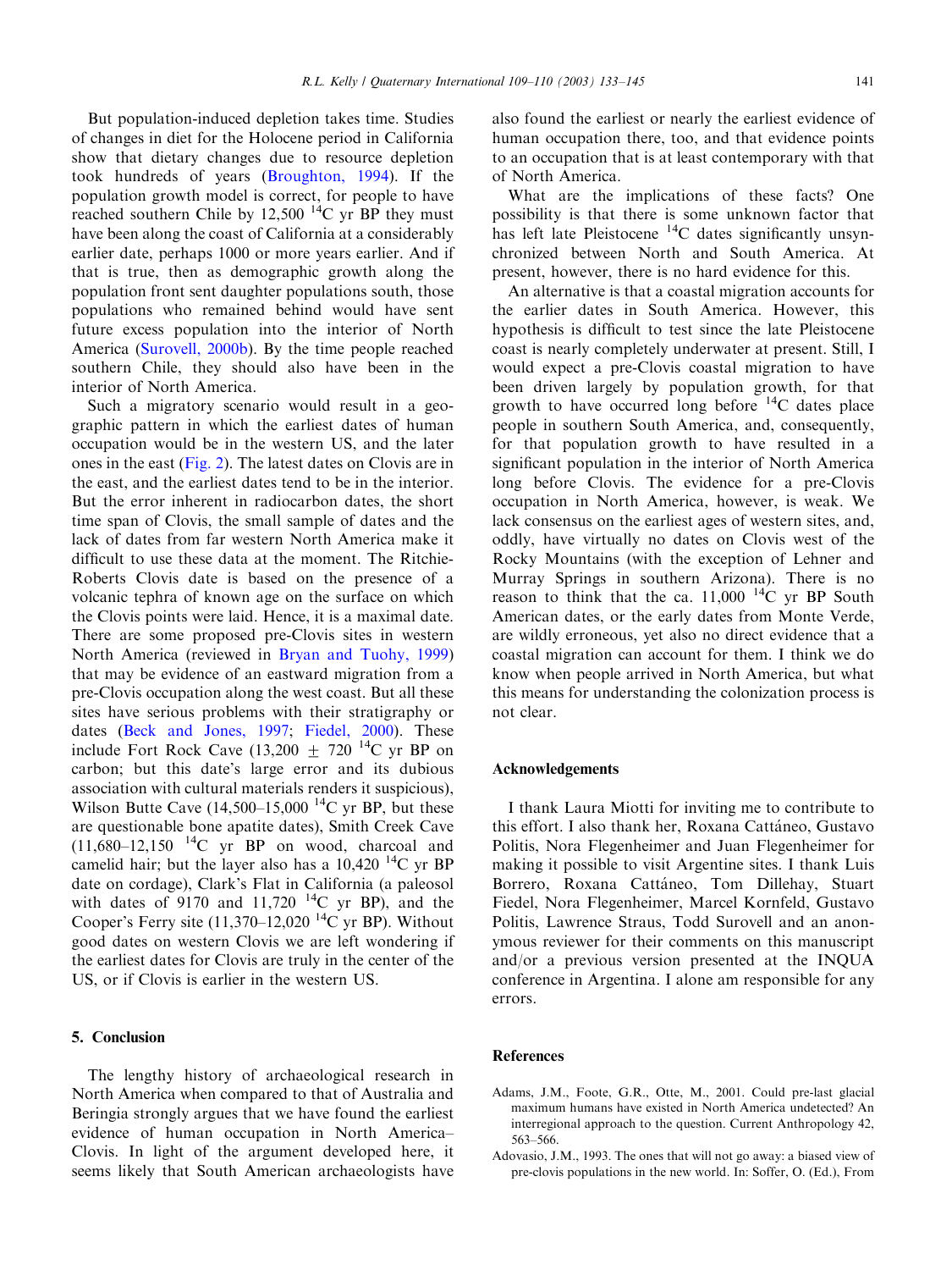<span id="page-9-0"></span>Kostenki to Clovis: Upper Paleolithic to Clovis Adaptations. Plenum, New York, pp. 199–218.

- Adovasio, J.M., Pedler, D., Donahue, J., Stuckenrath, R., 1999. No vestige of a beginning nor prospect of an end: two decades of debate on meadowcroft rockshelter. In: Bonnichsen, R., Turnmire, K.L. (Eds.), Ice Age Peoples of North America: Environments, Origins, and Adaptations of the First Americans. Oregon State University Press, Corvallis, pp. 416–431.
- Albero, M.C., Angiolini, F.E., Piana, E.L., 1986. Discordant ages related to reservoir effect of associated archaeological remains from the tunel site, beagle channel, argentine republic. Radiocarbon 28, 748–753.
- Alley, R.B., 2000. The younger Dryas cold interval as viewed from Central Greenland. Quaternary Science Reviews 19, 213–236.
- Anderson, D., Faught, M., 2000. Paleoindian artefact distributions: evidence and implications. Antiquity 74, 507–513.
- Anderson, D.G., Gillam, J.C., 2000. Paleoindian colonization of the Americas: implications from an examination of physiography, demography, and artifact distribution. American Antiquity 65, 43–66.
- Aoki, K., 1993. Modeling the dispersal of the first Americas through an inhospitable ice-free corridor. Anthropological Science 101, 79–89.
- Beck, C., Jones, G.T., 1997. The terminal pleistocene/Early Holocene archaeology of the Great Basin. Journal of World Prehistory 11, 161–236.
- Bednarik, R.G., 1989. On the Pleistocene settlement of South America. Antiquity 63, 101–111.
- Benn, D.I., Clapperton, C.M., 2000. Glacial sediment-landform associations and paleoclimate during the last glaciation, Strait of Magellan, Chile. Quaternary Research 54, 13–23.
- Bennett, K.D., Haberle, S.G., Lumley, S.H., 2000. The last glacial-Holocene transition in Southern Chile. Science 290, 325–328.
- Berger, J., Swenson, J.E., Persson, I.L., 2001. Recolonizing carnivores and naive prey: conservation lessons from Pleistocene extinctions. Science 291, 1036–1039.
- Bonatto, S.L., Salzano, F.M., 1997. Diversity and age of the four major mtDNA haplogroups, and their implications for the peopling of the New World. American Journal of Human Genetics 61, 1413–1423.
- Bonnichsen, R., Turnmire, K., 1999. Ice-Age Peoples of North America: Environments, Origins, and Adaptations. Oregon State University Press, Corvallis, OR.
- Borrero, L.A., 1999a. Human dispersal and climatic conditions during Late Pleistocene times in Fuego-Patagonia. Quaternary International 53/54, 93–99.
- Borrero, L.A., 1999b. The prehistoric exploration and colonization of Fuego-Patagonia. Journal of World Prehistory 13, 321–355.
- Borrero, L.A., Franco, N.V., 1997. Early Patagonian hunter– gatherers: subsistence and technology. Journal of Anthropological Research 53, 219–239.
- Borrero, L.A., Zarate, M., Miotti, L., Massone, M., 1998. The Pleistocene/Holocene transition and human occupations in the southern cone of South America. Quaternary International 49, 191–199.
- Boyle, E.A., 2000. Is ocean thermohaline circulation linked to abrupt stadial/interstadial transitions? Quaternary Science Reviews 19, 255–272.
- Braziunas, T.F., Fung, I.Y., Stuiver, M., 1995. The preindustrial atmospheric  $^{14}CO<sub>2</sub>$  latitudinal gradient as related to exchanges among atmospheric, oceanic, and terrestrial reservoirs. Global Biogeochemical Cycles 9, 565–584.
- Broecker, W., 1997. Paleocean circulation during the last deglaciation: a bipolar seesaw? Paleoceanography 13, 119–121.
- Brose, D., 1992. Archaeological investigations at the 12,000 year Old Paleo crossing site. Paper presented at the Ohio Archaeological

Council's First Discovery of America Conference, 21 November 1992, Columbus.

- Broughton, J., 1994. Late Holocene resource intensification in the Sacramento Valley, California: the vertebrate evidence. Journal of Archaeological Science 21, 501–514.
- Bryan, A.L., Tuohy, D.R., 1999. Prehistory of the Great Basin/Snake River Plain to about 8500 years ago. In: Bonnichsen, R., Turnmire, K.L. (Eds.), Ice-Age Peoples of North America: Environments, Origins, and Adaptations. Oregon State University Press, Corvallis, OR, pp. 249–263.
- Butzer, K., 1988. A ''marginality'' model to explain major spatial and temporal gaps in the Old and New World Pleistocene settlement records. Geoarchaeology 3, 193–203.
- Cardich, A., Cardich, L., Hajduk, A., 1973. Secuencia Arqueológica y Cronología Radiocarbónica de la Cueva 3 de los toldos. Relaciones de la Sociedad Argentina de Antropología 7, 85-123.
- Carlson, R.L., 1991. Clovis from the perspective of the ice-free corridor. In: Bonnichsen, R., Turnmire, K.L. (Eds.), Clovis: Origins and Adaptations. Center for the Study of the First Americans, Corvallis, OR, pp. 81-90.
- Dillehay, T., 1989. Monte Verde: A Late Pleistocene Site in Chile. Volume 1: Palaeoenvironment and Site Context. Smithsonian Institution Press, Washington, DC.
- Dillehay, T., 1997. Monte Verde: A Late Pleistocene Site in Chile. Volume 2: The Archaeological Context and Interpretation. Smithsonian Institution Press, Washington, D.C.
- Dillehay, T., 1999. The late Pleistocene cultures of South America. Evolutionary Anthropology 7, 206–216.
- Dillehay, T., 2000. The Settlement of the Americas: A New Perspective. Basic Books, New York.
- Dillehay, T., Calderon, G., Politis, G., Beltrao, M., 1992. Earliest hunters and gatherers of South America. Journal of World Prehistory 6, 145–204.
- Dixon, E.J., 1993. The Quest for the Origins of the First Americans. University of New Mexico Press, Albuquerque.
- Dixon, E.J., 1999. Bones, Boats, and Bison. University of New Mexico Press, Albuquerque.
- Dixon, E.J., 2001. Human colonization of the Americas: timing, technology, and process. Quaternary Science Reviews 20, 277–299.
- Dixon, E.J., Heaton, T.H., Fifield, T.E., Hamilton, T.D., Putnam, D.E., Grady, F., 1997. Late Quaternary regional geoarchaeology of southeast Alaska Karst: a progress report. Geoarchaeology 12, 689–712.
- Erlandson, J.M., 1994. Early Hunter–Gatherers of the California Coast. Plenum, New York.
- Erlandson, J.M., 1998. Paleocoastal Occupations of Daisy Cave, San Miguel Island, California. Paper presented at the 63rd Annual Meeting of the Society for American Archaeology, Seattle.
- Erlandson, J., Tveskov, M., Kennett, D., Ingram, L., 1996. Further evidence for a terminal Pleistocene occupation of Daisy Cave, San Miguel Island, California. Current Research in the Pleistocene 13, 13–15.
- Fedje, D.W., Christenson, T., 1999. Modeling paleoshorelines and locating early Holocene coastal sites in Haida Gwaii. American Antiquity 64, 635–652.
- Ferring, R., 1990. The 1989 investigations at the Aubrey Clovis Site, Texas. Current Research in the Pleistocene 7, 10–12.
- Ferring, R., 1994. The role of geoarchaeology in paleoindian research. In: Bonnichsen, R., Steele, D.G. (Eds.), Method and Theory for Investigating the Peopling of the Americas. Center for the Study of the First Americans, Corvallis, Oregon, pp. 57–72.
- Fiedel, S.J., 1999. Older than we thought: implications of corrected dates for paleoindians. American Antiquity 64, 95–115.
- Fiedel, S.J., 2000. The peopling of the New World; present evidence, new theories and future directions. Journal of Archaeological Research 8, 39–103.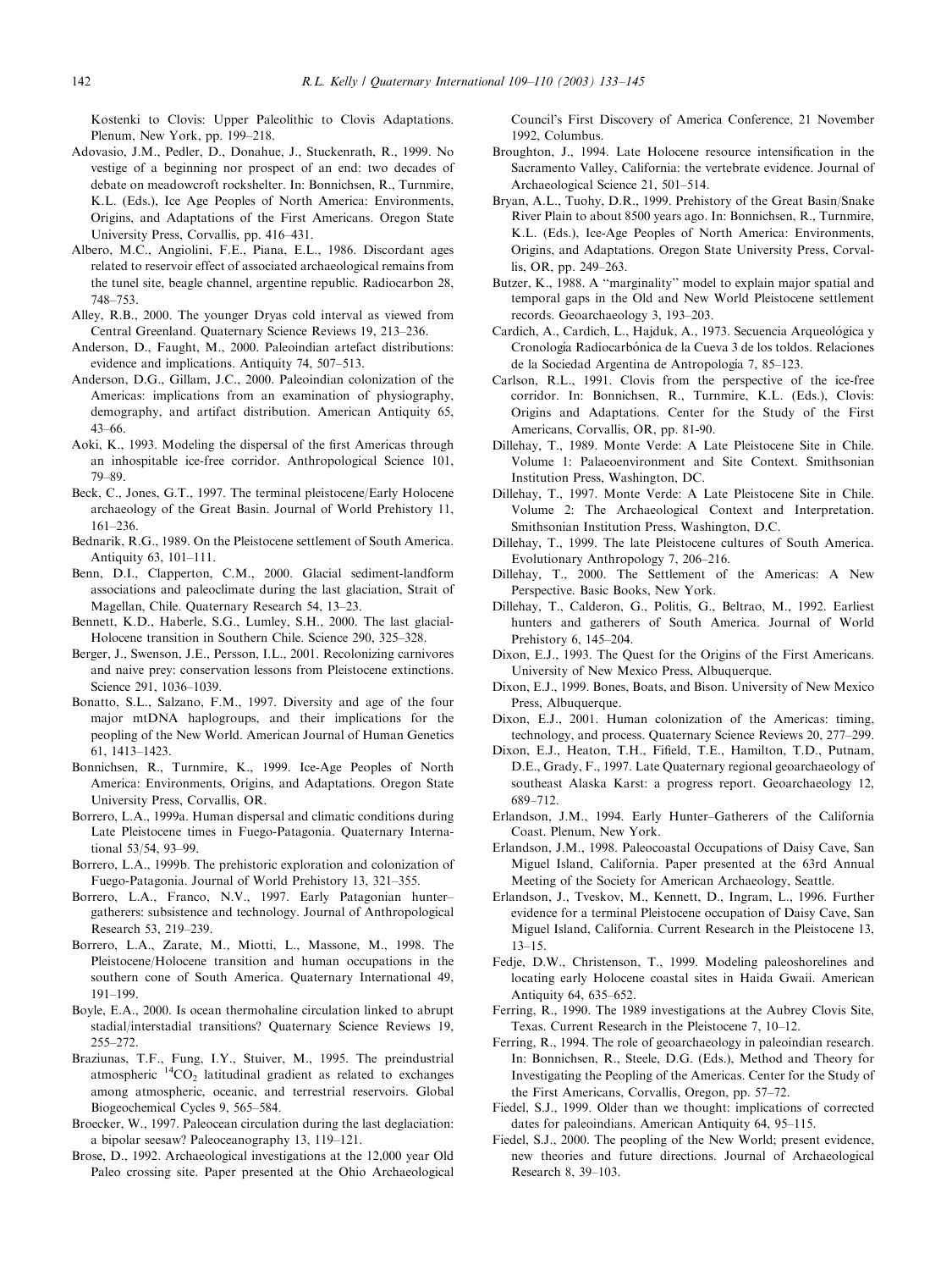- <span id="page-10-0"></span>Fladmark, K., 1979. Routes: alternative migration corridors for early man in North America. American Antiquity 44, 55–69.
- Fladmark, K., 1983. Times and places: environmental correlates of mid-to-late Wisconsinan human population expansion in the North America. In: Shutler, R. (Ed.), Early Man in the New World. Sage, Beverly Hills, CA, pp. 13–42.
- Geyh, M.A., Grosjean, M., Núñez, L., Schotterer, U., 1999. Radiocarbon reservoir effect and the timing of the late-glacial/early Holocene humid phase in the Atacama Desert (Northern Chile). Quaternary Research 52, 143–153.
- Goebel, T., 1999. Pleistocene human colonization of Siberia and Peopling of the Americas: an ecological approach. Evolutionary Anthropology 8, 208–227.
- Goebel, T., Slobodin, S.B., 1999. The colonization of Western Beringia: technology, ecology, and adaptations. In: Bonnichsen, R., Turnmire, T.L. (Eds.), Ice Age Peoples of North America: Environments, Origins and Adaptations of the First Americans. Oregon State University Press, Corvallis, OR, pp. 104–155.
- Goldberg, P., Arpin, T.L., 1999. Micromorphological analysis of sediments from Meadowcroft Rockshelter, Pennsylvania: implications for radiocarbon dating. Journal of Field Archaeology 26, 325–342.
- Goodyear, A., 2001. Recent Investigations at Topper, a Pleistocene Age Site on the Savannah River in South Carolina. Paper presented at the 66th Annual Meeting of the Society for American Archaeology, New Orleans.
- Goslar, T., Arnold, M., Tisnerat-Laborde, N., Czernik, J., Wickowski, K., 2000. Variations of younger Dryas atmospheric radiocarbon explicable without ocean circulation changes. Nature 4043, 877–880.
- Graham, R.W., Lundelius, E.L., Graham, M.A., Schroeder, E.K., Toomey III, R.S., Anderson, E., Barnosky, A.D., Burns, J.A., Churcher, C.S., Grayson, D.K., Guthrie, R.D., Harington, C.R., Jefferson, G.T., Martin, L.D., McDonald, H.G., Morlan, R.E., Semken Jr., H.A., Webb, S.D., Werdelin, L., Wilson, M.C., 1996. Spatial response of mammals to late Quaternary environmental fluctuations. Science 272, 1601–1606.
- Greenberg, J.H., 1987. Language in the Americas. Stanford University Press, Stanford.
- Greenberg, J.H., Turner II, C.G., Zegura, Z.L., 1986. The settlement of the Americas: a comparison of the linguistic, dental, and genetic evidence. Current Anthropology 27, 477–497.
- Grootes, P.M., Steig, E.J., Stuiver, M., Waddington, E.D., Morse, D.L., 2001. The Taylor Dome Antarctic <sup>18</sup>O record and globally synchronous changes in climate. Quaternary Research 56, 289–298.
- Gruhn, R., 1988. Linguistic evidence in support of the coastal route of earliest entry into the new world. Man 23, 77–100.
- Gruhn, R., 1994. The Pacific Coast route of initial entry: an overview. In: Bonnichsen, R., Steele, D.G. (Eds.), Method and Theory for Investigating the Peopling of the Americas. Center for the Study of the First Americans, Corvallis, Oregon, pp. 249–256.
- Hamilton, T.D., Goebel, T., 1999. Late Pleistocene peopling of Alaska. In: Bonnichsen, R., Turnmire, K.L. (Eds.), Ice Age Peoples of North America: Environments, Origins and Adaptations of the First Americans. Oregon State University Press, Corvallis, Oregon, pp. 156–199.
- Haynes, C.V., 2001. Clovis, pre-Clovis, climate change, and extinction. Manuscript in possession of the author.
- Hesse, P.P., McTainsh, G.H., 1999. Last glacial maximum to early Holocene wind strength in the mid-latitudes of the Southern Hemisphere from Aeolian dust in the Tasman Sea. Quaternary Research 52, 343–349.
- Jackson, L.E., Duk-Rodkin, A., 1996. Quaternary geology of the icefree corridor: glacial controls on the peopling of the New World. In: Akazawa, T., Szathmáry, E.J.E. (Eds.), Prehistoric Mongoloid Dispersals. Oxford University Press, Tokyo, pp. 214–227.
- Jelinek, A., 1992. Perspectives from the Old World on the habitation of the New. American Antiquity 57, 345–348.
- Josenhans, H., Fedje, D., Pienitz, R., Southon, J., 1997. Early humans and rapidly changing Holocene sea levels in the Queen Charlotte Islands–Hecate Strait, British Columbia, Canada. Science 277, 71–74.
- Kaufman, T., Golla, V., 2000. Language groupings in the New World: their reliability and usability in cross-disciplinary studies. In: Renfrew, C. (Ed.), America Past, America Present: Genes and Language in the Americas and beyond. McDonald Institute for Archeological Research, Oxford, pp. 47–57.
- Keefer, D.K., deFrance, S.D., Moseley, M.E., Richardson III, J.B., Satterlee, D.R., Day-Lewis, A., 1998. Early maritime economy and El Nino events at Quebrada Tacahuay, Peru. Science 281, \* 1833–1835.
- Kelly, R.L., 1987. A comment on the pre-Clovis deposits at Meadowcroft Rockshelter. Quaternary Research 27, 332–334.
- Kelly, R.L., 1995. The Foraging Spectrum. Smithsonian Institution Press, Washington, DC.
- Kelly, R.L., 1996. Ethnographic Analogy and Migration to the Western Hemisphere. In: Akazawa, T., Szathmáry, E.J.E. (Eds.), Prehistoric Dispersals of Mongoloid Peoples. Oxford University Press, Tokyo, pp. 228–240.
- Kelly, R.L., 1999. Hunter–gatherer foraging and colonization of the Western Hemisphere. Anthropologie 37 (1), 143–153.
- Kelly, R.L., Todd, L.C., 1988. Coming into the country: early paleoindian hunting and mobility. American Antiquity 53, 231–244.
- Kipnis, R., 1998. Early hunter–gatherers in the Americas: perspectives from Central Brazil. Antiquity 72, 581–592.
- Kromer, B., Manning, S.W., Kuniholm, P.I., Newton, M.W., Spirk, M., Levin, I., 2001. Regional  ${}^{14}CO_2$  offsets in the troposphere: magnitude, mechanisms, and consequences. Science 294, 2529–2532.
- Lynch, T.F., 1990. Glacial-age man in South America? a critical review. American Antiquity 55, 12–36.
- Mandryk, C.A.S., 1993. Hunter–gatherer social costs and the nonviability of submarginal environments. Journal of Anthropological Research 49, 39–71.
- Mandryk, C.A.S., Josenhans, H., Fedje, D.W., Mathewes, R.W., 2001. Late Quaternary paleoenvironments of Northwestern North America: implications for inland versus coastal migration routes. Quaternary Science Reviews 20, 301–314.
- Markgraf, V., Baumgartner, T.R., Bradbury, J.P., Diaz, H.F., Dunbar, R.B., Luckman, B.H., Seltzer, G.O., Swetnam, T.W., Villalba, R., 2000. Paleoclimate reconstruction along the poleequator-pole transect of the Americas (PEP 1). Quaternary Science Reviews 19, 125–140.
- Martin, P.S., 1967. Pleistocene overkill. In: Martin, P.S., Wright, H.E. (Eds.), Pleistocene Extinctions: The Search for a Cause. Yale University Press, New Haven, pp. 75–120.
- Massone, M., 2000. The hearths of Fell 1 cultural modality in Magallanes: characteristics and contextual associations. Paper presented at the International Workshop of INQUA The Colonization of South American During the Pleistocene/Holocene Transition, December 4–9, 2000, La Plata, Argentina.
- McAvoy, J.M., 2000. Radiocarbon age range and stratigraphic context of artifact clusters in pre-fluted point levels at Cactus Hill, Sussex Co., Virginia. Paper presented at the 65th Annual meeting of the Society for American Archaeology, Philadelphia.
- McAvoy, J.M., McAvoy, L., 1997. Archaeological Investigations of Site 44SX202, cactus Hill, Sussex County Virginia. Virginia Department of Historic Resources Research Report Series 8, Richmond.
- McGhee, R., 1996. Ancient People of the Arctic. University of British Columbia Press, Vancouver, BC.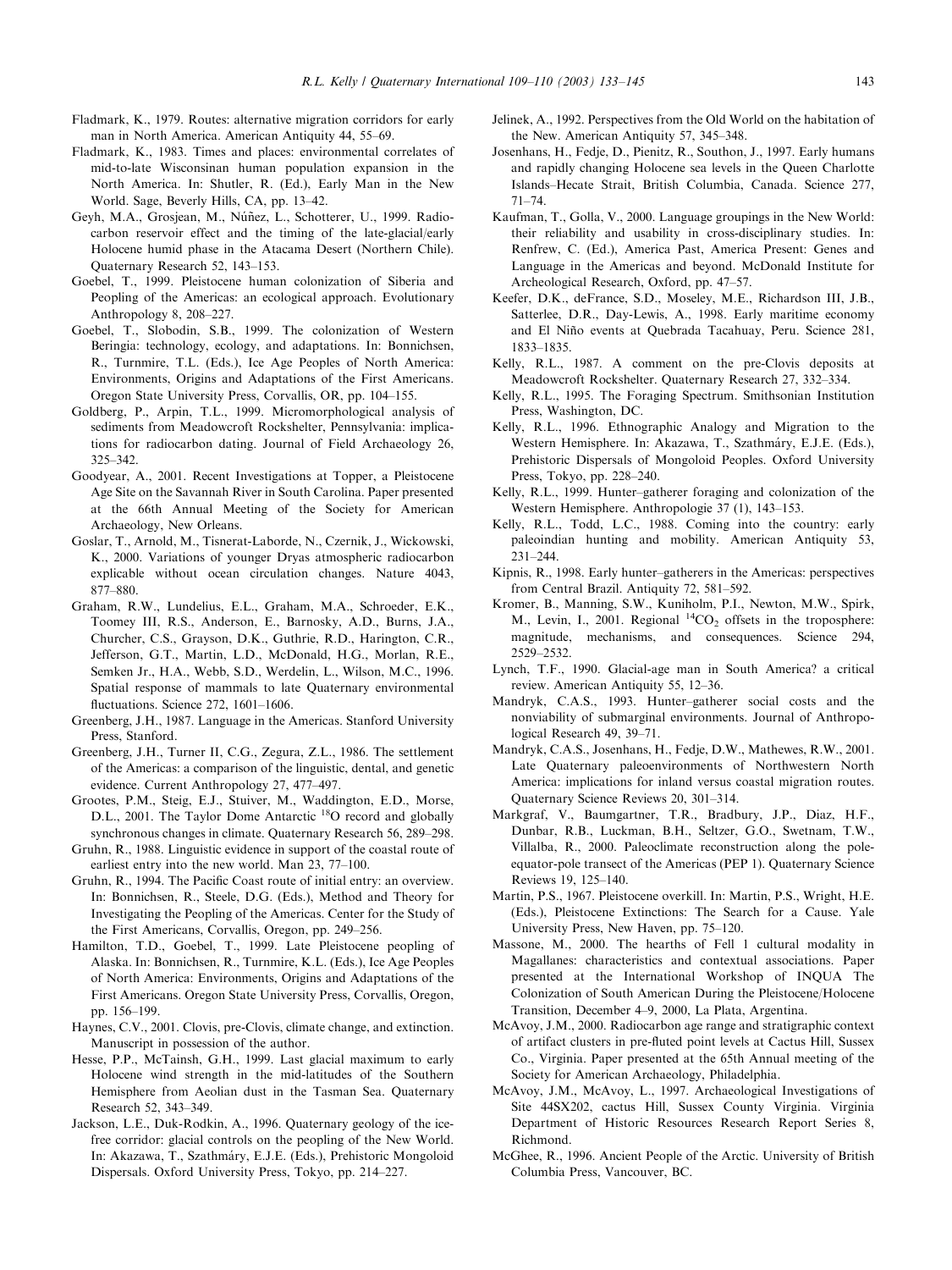- <span id="page-11-0"></span>Meltzer, D.J., 1989. Why don't we know when the first people came to America? American Antiquity 54, 471–490.
- Meltzer, D.J., 1993. Search for the First Americans. Smithsonian Institution Press, Washington, DC.
- Meltzer, D.J., 1995. Clocking the first Americans. Annual Review of Anthropology 24, 21–45.
- Meltzer, D.J, Smith, B.D., 1986. Paleoindian and Early Archaic subsistence strategies in Eastern North America. In: Neusius, S.W. (Ed.), Foraging, Collecting and Harvesting: Archaic Period Subsistence and Settlement in the Eastern Woodlands. Center for Archaeological Research Occasional Paper No. 6, Southern Illinois University, Carbondale, Illinois, pp. 3-31.
- Miotti, L.L., 1992. Paleoindian occupation at Piedra Museo Locality, Santa Cruz Province, Argentina. Current Research in the Pleistocene 9, 30–32.
- Miotti, L.L., 1995. Piedra Museo locality: a special place in the New World. Current Research in the Pleistocene 12, 36–38.
- Miotti, L.L., Cattáneo, R., 1997. Bifacial/unifacial technology at 13,000 years ago in Southern Patagonia. Current Research in the Pleistocene 14, 62–64.
- Moreno, P.I., 2000. Climate, fire and vegetation between about 13,000 and 9200 14C B.P. in the Chilean Lake District. Quaternary Research 54, 81–89.
- Mulvaney, J., Kamminga, J., 1999. Prehistory of Australia. Smithsonian Institution Press, Washington, DC.
- Nami, H.G., Nakamura, T., 1995. Cronología radiocarbónica con AMS sobre muestras de hueso procedentes del sitio Cueva del Medio. Anales del Instituto de la Patagonia 23, 125–133.
- Nichols, J., 1990. Linguistic diversity and the first settlement of the New World. Language 66, 475–521.
- Núñez, L., 2000. Early Human Occupation in Quereo I (North Central Chile). Paper presented at the International Workshop of INQUA The Colonization of South American During the Pleistocene/Holocene Transition, December 4–9, 2000, La Plata, Argentina.
- Osborn, G., Clapperton, C., Davis, P.T., Reasoner, M., Rodbell, D.T., Seltzer, G.O., Zielinski, G., 1996. Potential glacial evidence for the younger Dryas event in the Cordillera of North and South America. Quaternary Science Reviews 14, 823–832.
- Paunero, S., 2000. Notas sobre nuevas fechas radiocarbónicas del sitio Cueva 1, C 3 T., Santa Cruz, Argentina. Anales de Arqueología y Ethnología. Universidad Nacional de Cuyo, Mendoza, in press.
- Pendall, E., Margraf, V., White, J.W.C., Drier, M., 2001. Multiproxy record of late Pleistocene–Holocene climate and vegetation changes from a Peat Bog in Patagonia. Quaternary Research 55, 168–178.
- Politis, G., Johnson, E., Gutierrez, M.A., 2001. Survival of the Pleistocene Fauna: new radiocarbon dates on organic sediments from La Moderna (Pampean Region, Argentina). Current Research in the Pleistocene, in press.
- Renssen, H., van Geel, B., van der Plicht, J., Magny, M., 2000. Reduced solar activity as a trigger for the start of the younger Dryas. Quaternary International 68/71, 373–383.
- Renfrew, C., 2000. America Past, America Present: Genes and Language in the Americas and beyond. McDonald Institute for Archeological Research, Oxford.
- Rodbell, D.T., Seltzer, G.O., 2000. Rapid ice margin fluctuations during the younger Dryas in the Tropical Andes. Quaternary Research 54, 328–338.
- Roosevelt, A.C., Lima da Costa, M., Lopes Machado, C., Michab, M., Mercier, N., Valladas, H., Feathers, J., Barnett, W., Imazio da Silveira, M., Henderson, A., Silva, J., Chernoff, B., Reese, D.S., Holman, J.A., Toth, N., Schick, K., 1996. Paleoindian cave dwellers in the Amazon: the peopling of the Americas. Science 272, 373–384.
- Sandweiss, D.L., McInnis, H., Burger, R.L., Cano, A., Ojeda, B., Paredes, R., del Carmen Sandweiss, M., Glascock, M.D., 1998. Quebrada Jaguay: early South American maritime adaptations. Science 281, 1830–1832.
- Sellet, F., 1998. The french connection: investigating a possible Clovis-Solutrean link. Current Research in the Pleistocene 15, 67–68.
- Seltzer, G., Lachneit, M., 1998. Late glacial and Holocene glaciation in Central and South American: Results of the PEP I transect. Abstract of poster presented at the Pages Open Science Meeting, Past Global Changes and Their Implications for the Future, University of London, April, 1998. [http://www.pages.unibe.ch/](http://www.pages.unibe.ch/products/reports98.html) [products/reports98.html](http://www.pages.unibe.ch/products/reports98.html).
- Shen, C., Liu, T., Yi, W., Sun, Y., Jiang, M., Beer, J., Bonani, G., 1998. 14C dating of Antarctic lake deposits and paleoclimatic changes. Abstract of poster presented at the Pages Open Science Meeting, Past Global Changes and Their Implications for the Future, University of London, April, 1998. [http://www.pages.uni](http://www.pages.unibe.ch/products/reports98.html)[be.ch/products/reports98.html.](http://www.pages.unibe.ch/products/reports98.html)
- Shi, N., Dupont, H.J., Beug, J., Schneider, R., 2000. Correlation between vegetation in southwestern Africa and oceanic upwelling in the past 21,000 years. Quaternary Research 54, 72–80.
- Shields, G.F., Schmiechen, A.M., Frazier, B.L., Redd, A., Voevoda, M.I., Reed, J.K., Ward, R.H., 1993. mtDNA sequences suggest a recent evolutionary divergence for Beringian and Northern North American populations. American Journal of Human Genetics 53, 549–562.
- Sikes, E., Samson, C.R., Guilderson, T.P., Howard, W.R., 2000. Old radiocarbon dates in the southwest Pacific ocean during the last glacial period and deglaciation. Nature 405, 555–559.
- Stanford, D., Bradley, B., 2000. The Solutrean Solution. Discovering Archaeology 21 (1), 54–55.
- Steele, J., Politis, G., Pettitt, P., 2001. AMS radiocarbon Dating of the Earliest Paleoindian Occupation of the Southern Cone of South America. Paper presented at the 66th Annual Meeting of the Society for American Archaeology, New Orleans.
- Stone, A.C., Stoneking, M., 1998. mtDNA analysis of a prehistoric Oneota population: implications for the peopling of the New World. American Journal of Human Genetics 62, 1153–1170.
- Straus, L.G., 2000. Solutrean settlement of North America? A review of reality. American Antiquity 65, 219–226.
- Surovell, T., 2000a. Early paleoindian women, children, mobility and fertility. American Antiquity 65, 493–508.
- Surovell, T., 2000b. Can a Coastal Migration Explain Monte Verde? Paper presented at the 65th Annual Meeting of the Society for American Archaeology, Philadelphia.
- Szathmáry, E.J.E., 1993. mtDNA and the peopling of the Americas. American Journal of Human Genetics 53, 793–799.
- Taylor, R.E., Haynes Jr., C.V., Kirner, D.L., Southon, J.R., 1999. Analysis of modern organics at Monte Verde, Chile: no evidence for a local reservoir effect. American Antiquity 64, 455–460.
- Thorne, A., Grün, R., Mortimer, G., Spooner, N.A., Simpson, J.J., McCulloch, M.M., Taylor, L., Curnoe, D., 1999. Australia's earliest human remains: age of the lake Mungo 3 skeleton. Journal of Human Evolution 36, 591–612.
- Torroni, A., Schurr, T.G., Cabell, M.F., Brown, M.D., Neel, J.V., Larsen, M., Smith, D.F., Vullo, C.N., Wallace, D.C., 1993a. Asian affinities and continental radiation of the four founding Native American mtDNAs. American Journal of Human Genetics 53, 563–590.
- Torroni, A., Sukerik, R.I., Schurr, T.G., Starikovskaya, Y.B., Cabell, M.F., Crawford, M.H., Comuzzie, A.G., Wallace, D.C., 1993b. mtDNA variation of aboriginal Siberians reveals distinct genetic affinities with Native American. American Journal of Human Genetics 53, 591–608.